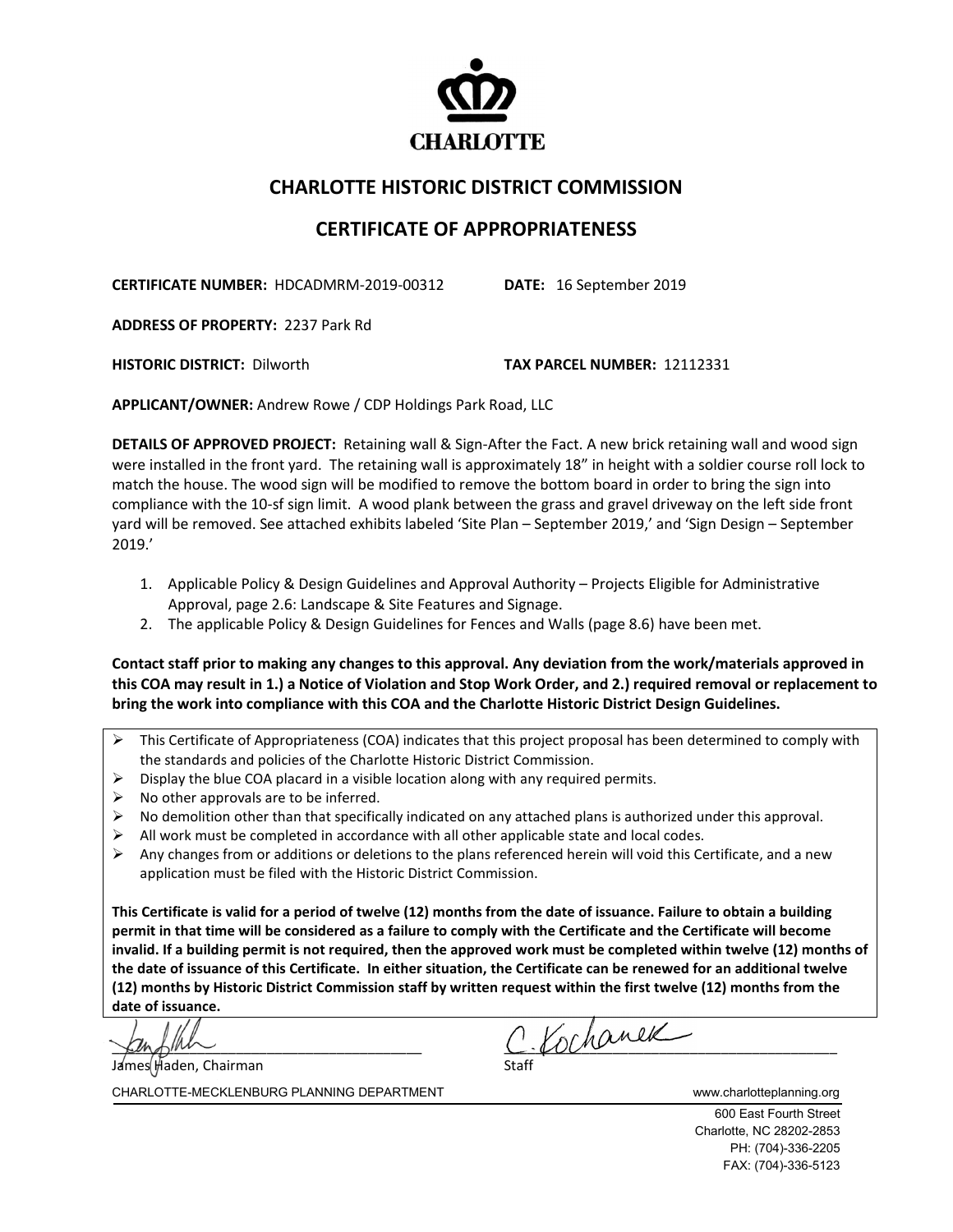

PO NOB LECE